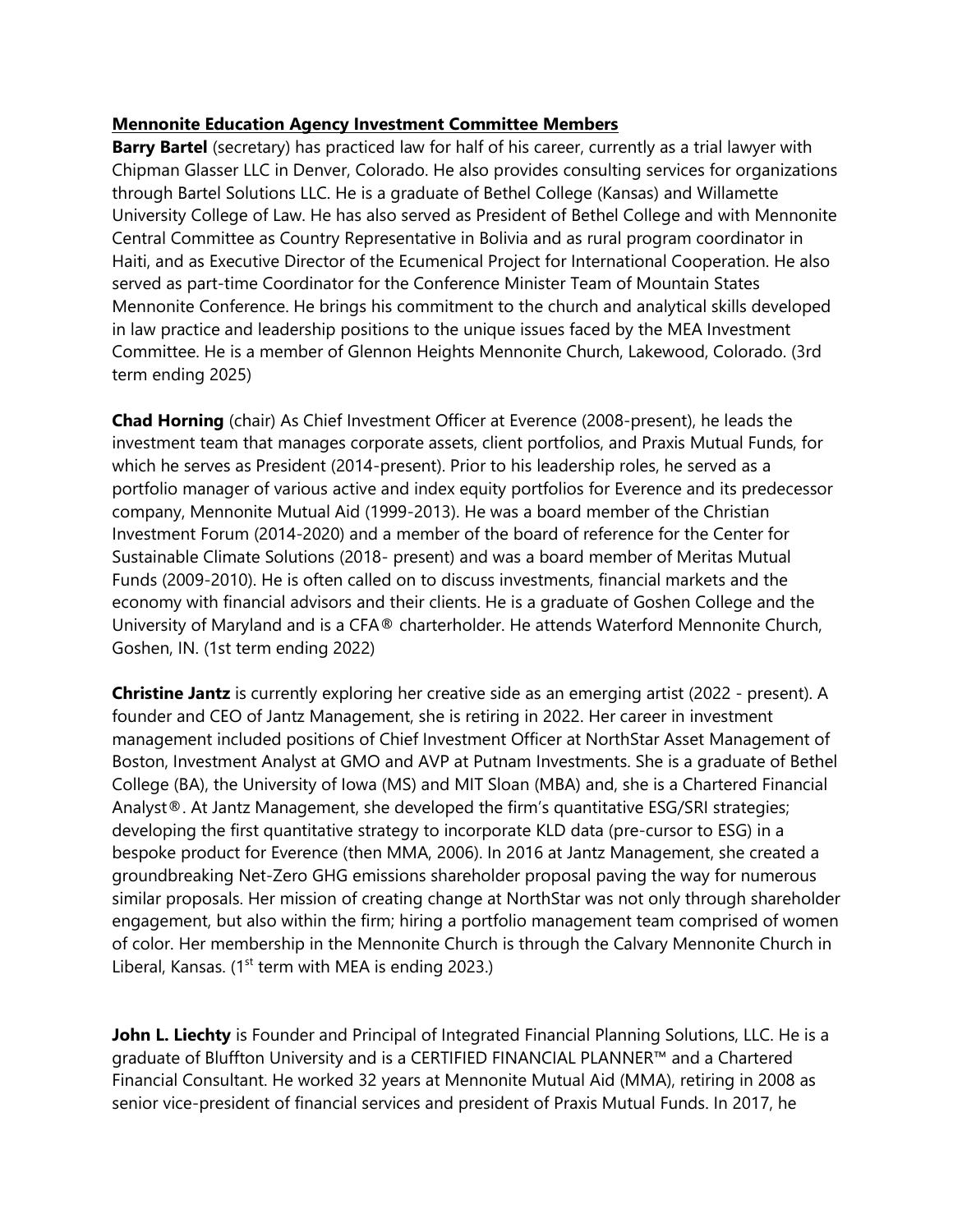concluded a 14-year term of service as a trustee of Bluffton University and currently serves as board chair of the Pax World Funds. He also serves as Chair of the Community Foundation of Elkhart County's Investment Committee. He brings 45-years of financial service and investment experience. He is a member of Eighth Street Mennonite Church, Goshen, Indiana. (3rd term ending 2023)

**JB Miller** is a graduate of Eastern Mennonite University (BS social science) and Wake Forest University (MBA). He worked at Everence (vice-president of investment services, led the development and was the first president of Praxis Mutual Funds). He retired from Everence in 2014. Prior to joining Everence he was senior vice-president of Citizens and Southern Bank (Sarasota, Florida). He is a board member of Lake Institute on Faith and Giving at the Lilly School of Philanthropy (IUPUI) and Eastern Mennonite University Board of Trustees. He is an adjunct instructor with the Sarasota County Schools, and a member of Covenant Mennonite Fellowship in Sarasota, FL. (2nd term ends 2024)

**Susan Taylor** is a partner with Just Money Advisors (JMA, justmoneyadvisors.com), a financial planning and investment management practice specializing in socially responsible and community investing strategies. She also serves on the investment committee of JMA's RIA, Natural Investments, LLC. Formerly an economist with Corporate Treasury at Bank of America, she writes on the intersections of faith and money for publications by Sojourners, Faith and Money Network, United Methodist Women, and others. Susan received a B.A. in Journalism and Business Administration from Western Kentucky University (Bowling Green, KY) and a Ph.D. in Economics from the University of Maryland (College Park, MD). She serves on the board of directors for Faith and Money Network (vice-president) and Bartimaeus Cooperative Ministries (chair) and is an active member of her Anabaptist congregation in Louisville, KY. (2nd term ending 2026)

**Katie Villegas** (vice-chair) is a financial advisor with Old Peak Finance. She is a CERTIFIED FINANCIAL PLANNER™ professional and has been working in the financial planning and community investment field for over 8 years. As a Chartered SRI Counselor™ , Katie is particularly interested in sustainable investing practices and provides expertise to clients interested in aligning their investments with their values. Prior to her current role, she was director of campaign planning and operations at Duke University. She has a bachelor's degree from Westmont College in Santa Barbara, CA, and a master's in international relations from the American Graduate School in Paris. Katie is currently enrolled in the Collaborative MBA program through Bluffton University. Katie volunteers with the VITA program, providing free tax assistance to those in the community. She is a member of Chapel Hill (North Carolina) Mennonite Fellowship. (2nd term ending 2023)

**Roy Williams** (Mennonite Education Agency treasurer and ex-officio member of the Investment Committee) is a pastor of College Hill Mennonite Church since 1985. He has been on several church boards and community organizations. Roy was a former bank executive primarily in auditing and real estate and commercial lending.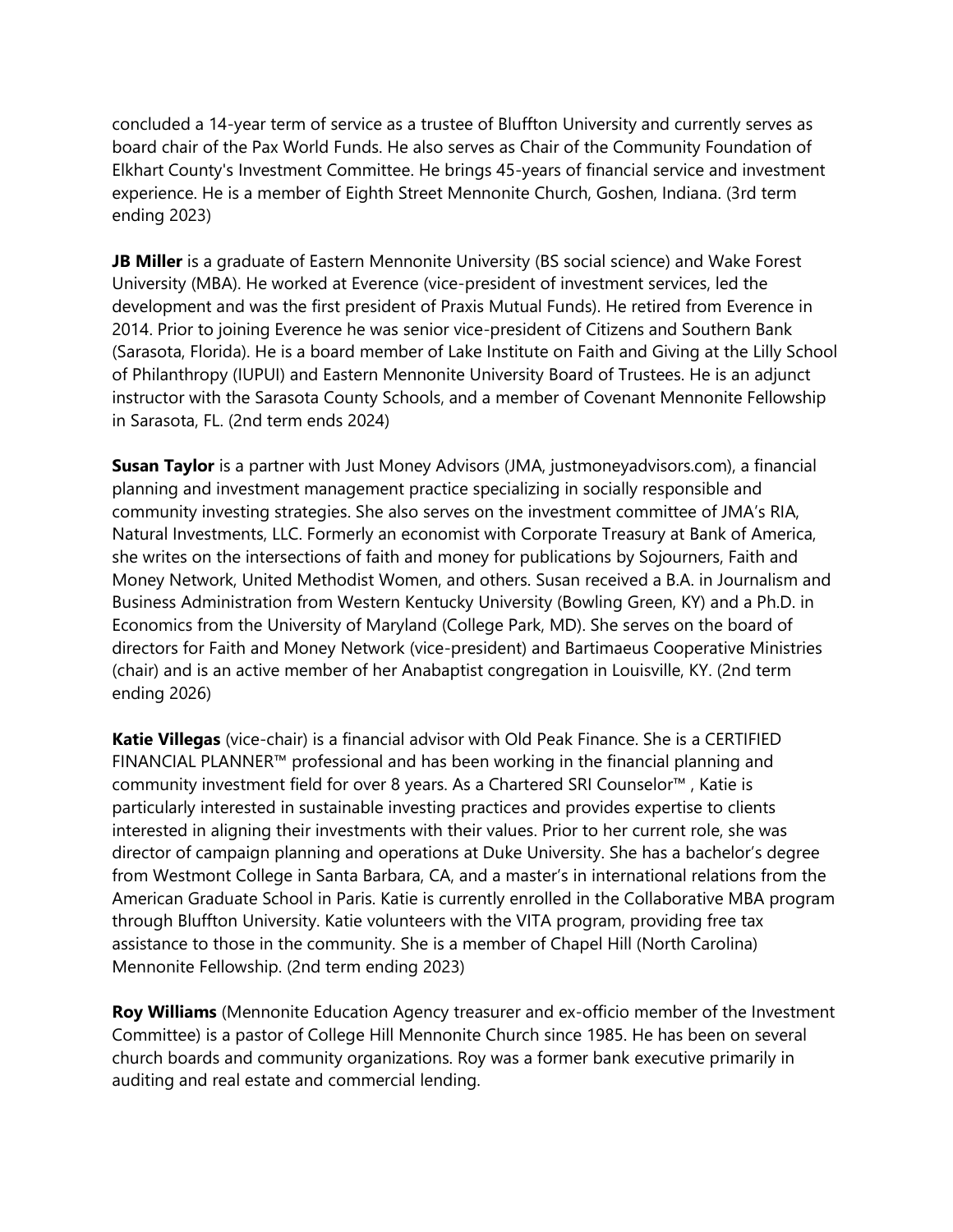**Aaron Ziulkowski** is a manager of ESG integration at Boston Trust/Walden Asset Management. He is a graduate of Westmont College (BA in history and minor in Spanish) and George Washington University (MA in Latin American Studies). He holds the Chartered Financial Analyst® designation and Fundamentals of Sustainability Accounting (FSA) Credential and is a member of CFA Society Boston and the CFA Institute. Prior to his current position at Walden, he worked at Ceres, Pact Inc., the Organization of American States and the World Bank. He has experience developing multi-stakeholder solutions to global environmental and social challenges, including work in Africa, Asia, and Latin America. He is a member of the Mennonite Congregation of Boston. (2nd term ending 2025)

## **Everence staff**

**Taylor Caouette** is an Investment Administrator and MEA Investment Facilitator at Everence as of December 2021. Before Everence, she worked at RSM as a tax accountant for 3 years and at Bennington Marines as an HR Administrative Assistant for 6 years. She is a 2017 graduate of Goshen College (BA in Accounting).

## **Consultant: Mercer Investment Consulting, Norwalk, CT**

**Christine Bradford** is Senior Not-for-profit Investment Consultant at Mercer. Based in Mercer's Norwalk, Connecticut office, she brings more than 30 years of financial investment experience as an investment consultant, corporate plan sponsor, and investment manager. Her focus is on asset allocation, manager selection and ESG integration. Christine currently manages relationships with a diverse group of clients, which include endowments, foundations, faithbased pools, and high-networth trusts. She specializes in working with clients, both advisory and OCIO, with mission-based and responsible investing mandates. Her focus is on asset allocation, manager selection and ESG integration. Christine is the Not-for-Profit Regional Segment Leader for Mercer's East Market. She is a member of Mercer's Endowment & Foundation Strategic Research Team, which is responsible for thought leadership on portfolio management focus, intellectual capital development, process improvement and business development. Christine is also a member of Mercer's North America ESG Strategic Research Team. Christine holds a BA from Rutgers College. She is a member of the recruitment committee for Mercer's Racial & Ethnic Diversity Business Resource Group as well as volunteers with MercerCares.

**Theresa Allgaier** is a Principal in the Norwalk, CT office of Mercer's Wealth business. Theresa serves corporate defined benefit and defined contribution plans, endowments and foundations. She is responsible for providing consulting advice to help plan sponsors manage risks and to enhance employees' retirement outcomes. She assists clients with the development of investment policies and objectives, evaluating investment structures, conducting asset allocation modeling, monitoring plan performance, and researching and selecting investment managers. Theresa has more than 20 years of experience having joined Mercer in July 2011 following the acquisition of Evaluation Associates. Theresa holds a BA in Mathematics from Western New England College and an MBA from University of New Haven.

**Greg Karsky** is a Senior Investment Consultant in Mercer's Not-for-Profit Wealth business. Based in Mercer's Norwalk, Connecticut office, Gregory brings more the 15 years of experience